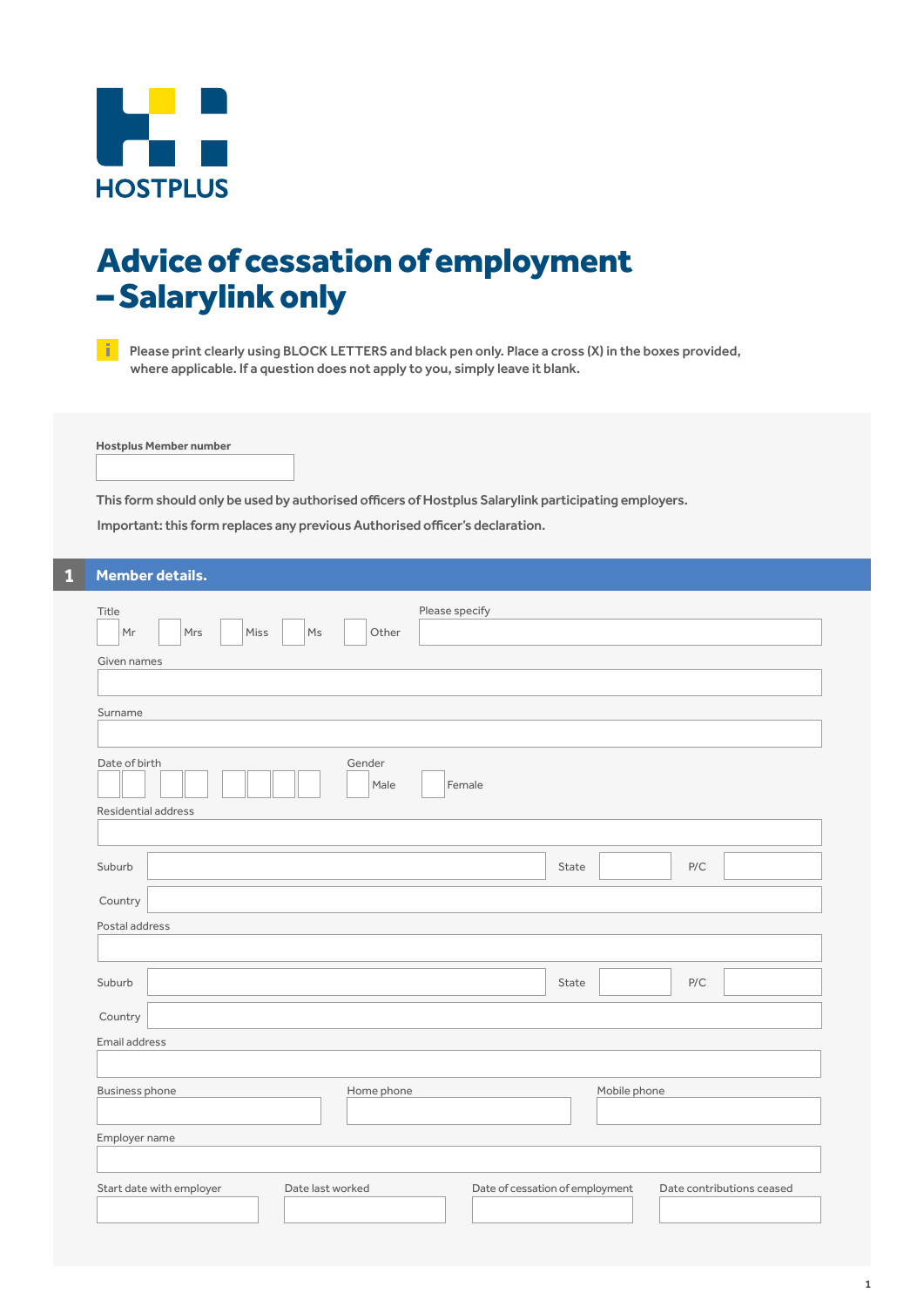|             | Please indicate reason for cessation of employment: |              |
|-------------|-----------------------------------------------------|--------------|
| Resignation | Retirement                                          | Retrenchment |
|             |                                                     |              |

| III-health<br>Total and permanent disablement                                       |
|-------------------------------------------------------------------------------------|
| Death                                                                               |
| End seasonal work. Is the member intending to work next season?<br>Yes<br><b>No</b> |
| Transferring to another local government employer (if applicable)                   |
| Other (Please describe)                                                             |
|                                                                                     |
|                                                                                     |
|                                                                                     |
|                                                                                     |
| Salarylink member changing employment status from permanent to casual               |

Termination

## **2 Contribution and salary details.**

Please advise details of the contributions applicable for the period since your last contribution remittance to ensure the benefit information provided to the member is up-to-date.

|                                                                                                                                                                             |                                 | Date                            |                               |  |
|-----------------------------------------------------------------------------------------------------------------------------------------------------------------------------|---------------------------------|---------------------------------|-------------------------------|--|
| The last contribution remittance was for the period ending:                                                                                                                 |                                 |                                 |                               |  |
| Contributions since the last remittance (including any contributions still owing):                                                                                          |                                 |                                 |                               |  |
| Member voluntary (after-tax)                                                                                                                                                | $\updownarrow$                  |                                 |                               |  |
| Salary sacrifice (before-tax)                                                                                                                                               | \$                              |                                 |                               |  |
| Employer                                                                                                                                                                    | \$                              |                                 |                               |  |
| Employer Salarylink (if applicable)                                                                                                                                         | $\updownarrow$                  |                                 |                               |  |
| Employer voluntary                                                                                                                                                          | \$                              |                                 |                               |  |
| <b>TOTAL</b>                                                                                                                                                                | \$                              |                                 |                               |  |
| Please note that we cannot process payment of a member's benefit until all contributions have been received.                                                                |                                 |                                 |                               |  |
| \$<br>Full-time or equivalent salary at date of ceasing employment<br>per annum                                                                                             |                                 |                                 |                               |  |
| Please attach the salary history for the last 3 years or alternatively complete in the section below.<br>Please also advise any part-time percentage rate changes (if any). |                                 |                                 |                               |  |
| <b>Effective date of change</b>                                                                                                                                             | <b>Superannuation Salary \$</b> | <b>Effective date of change</b> | <b>Part-time Equivalent %</b> |  |
|                                                                                                                                                                             |                                 |                                 |                               |  |
|                                                                                                                                                                             |                                 |                                 |                               |  |
|                                                                                                                                                                             |                                 |                                 |                               |  |
|                                                                                                                                                                             |                                 |                                 |                               |  |
|                                                                                                                                                                             |                                 |                                 |                               |  |